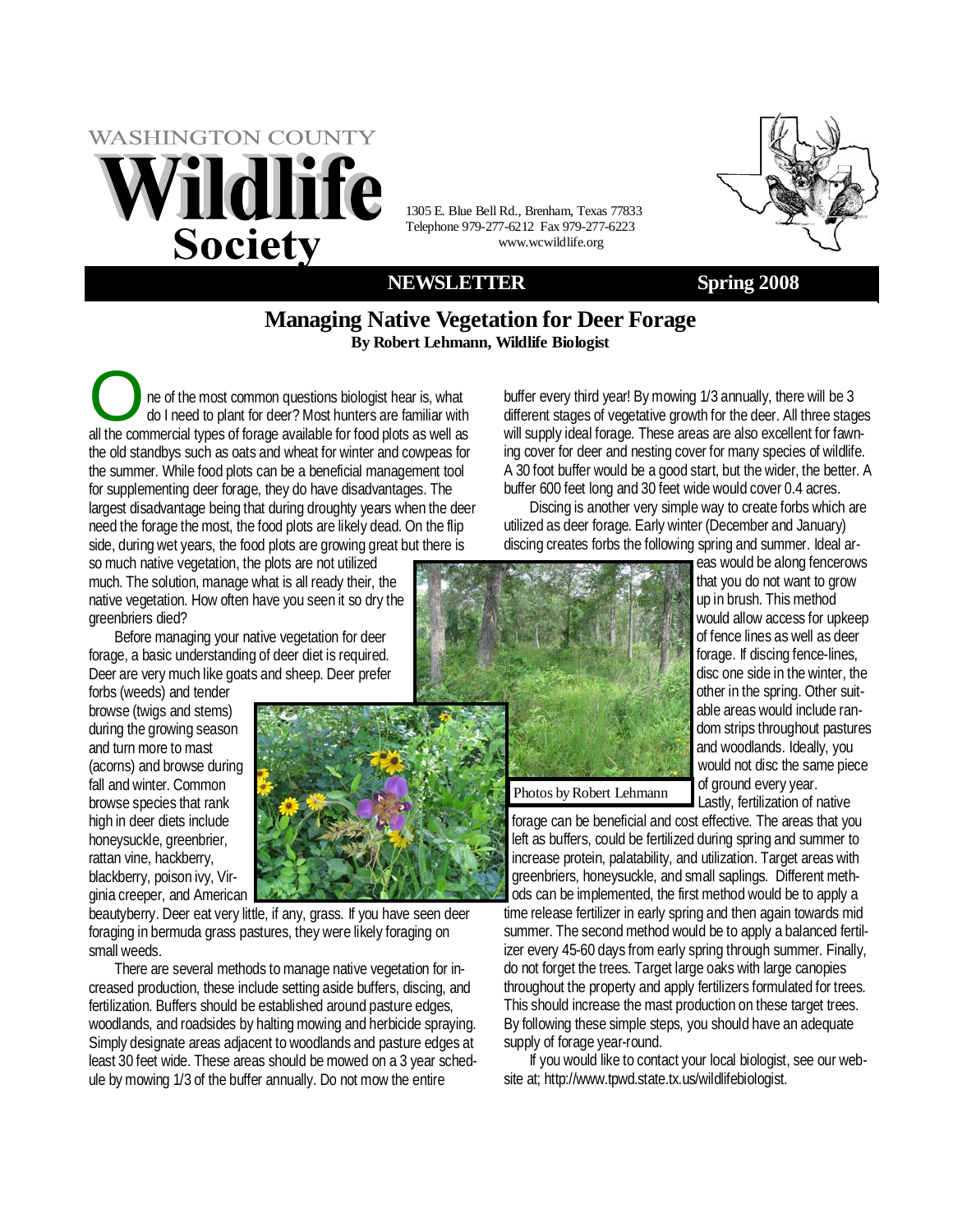# **WASHINGTON COUNTY** Î dlife **Society**

### *OFFICERS:*

Sara Byman, Society President, (979), 830-8555 Russell Borgstedte, Society Vice President, (936) 878-9933 Richard Thames, Society Treasurer, (979) 278-3053 Monterey White, Society Secretary, (979) 836-3418

### *WMA DIRECTORS:*

**Greenvine WMA**  Sara Byman, Director, (979) 830-8555, melodyhillranch@earthlink.net Weldon Moeller, Vice-Director, (979) 277-2677

**Sun Oil Field WMA**  Gil Janner, Director, (979) 251-7134 Mike Busby, Vice-Director, (979) 836-5233

**Rocky Creek WMA**  Bill Kenisell, Director, (713) 446-2142, wkenisell@hotmail.com Waldo Nienstedt, Vice Director, (979) 289-2393

**Post Oak WMA**  Russell Borgstedte, Director, (936) 878-9933, russborgstedte@earthlink.net Tommy Holle, Vice-Director, (936) 878-2774

**Sandtown WMA** 

Jennifer Mohr, Director, (979) 278-3394, mohr@industryinet.com Richard Thames, Vice-Director, (979) 278-3053, rbthames@industryinet.com

**Mt. Vernon WMA**  Greg Schomburg, Director, (979) 836-2568

**New Years Creek WMA**  Monterey White, Director, (979) 836-3418, whiteoakfarm@att.net Dave Redden, Vice-Director, (936) 878-1988,

dredden@mssblue.net

### *RESOURCE CONTACTS:*

Larry Pierce, County Extension Agent-Agriculture/ Natural Resources, (979) 277-6212, lw-pierce@tamu.edu Robert Lehmann, Texas Parks and Wildlife Department – Environmental Specialist, (979) 277-6297, robertl@alpha1.net

Ann Thames, WCWS Office Secretary (979) 203-3455, semahta@yahoo.com

## **President's Remarks**

hope you have had a good Spring and are enjoying the beautiful wildflowers. It is time to start thinking about those summer food plots for quail and deer and gear up for warmer weather.

Let me gently remind you to renew your WCWS membership for 2008 if you haven't already done so. WCWS needs your fund-



ing to continue supporting the youth brigades in our county as well as other worthy projects that will benefit us all in one way or another. This year we were proud to help financially with the burn trailer that will be made available to all WCWS members. Be sure to take advantage of the burn workshop scheduled for May 2 so you can learn how to safely burn on your property and then use this awesome trailer equipped with everything you need to conduct a prescribed burn.

I would like to encourage you to attend your individual Coop meetings. Your directors and vice-directors have worked hard to bring you interesting and informative programs to help you manage the wildlife on your property. Our next semi-annual meeting will be held on August 22, 2008 at the Washington County Event Center. Our featured speaker is Robert Lehmann who will be retiring at the end of August after 30 years as our TPW Biologist. He will speak on the changes he has seen in wildlife and wildlife habitat over the past 30 years in Washington County.

I hope to see you there.

*Sara Byman* 

President, Washington County Wildlife Society

<u>sii iliitti maani maani maani maani maani s</u>

**Share your photos of Wildlife In Washington County**<br> *Email your favorite snapshot to us at*<br> *info@wcwildlife.org and we may publish*<br>
them in upcoming newsletters. See featured<br>
picture on page 4 of this newsletter. *Email your favorite snapshot to us at info@wcwildlife.org and we may publish them in upcoming newsletters. See featured picture on page 4 of this newsletter.*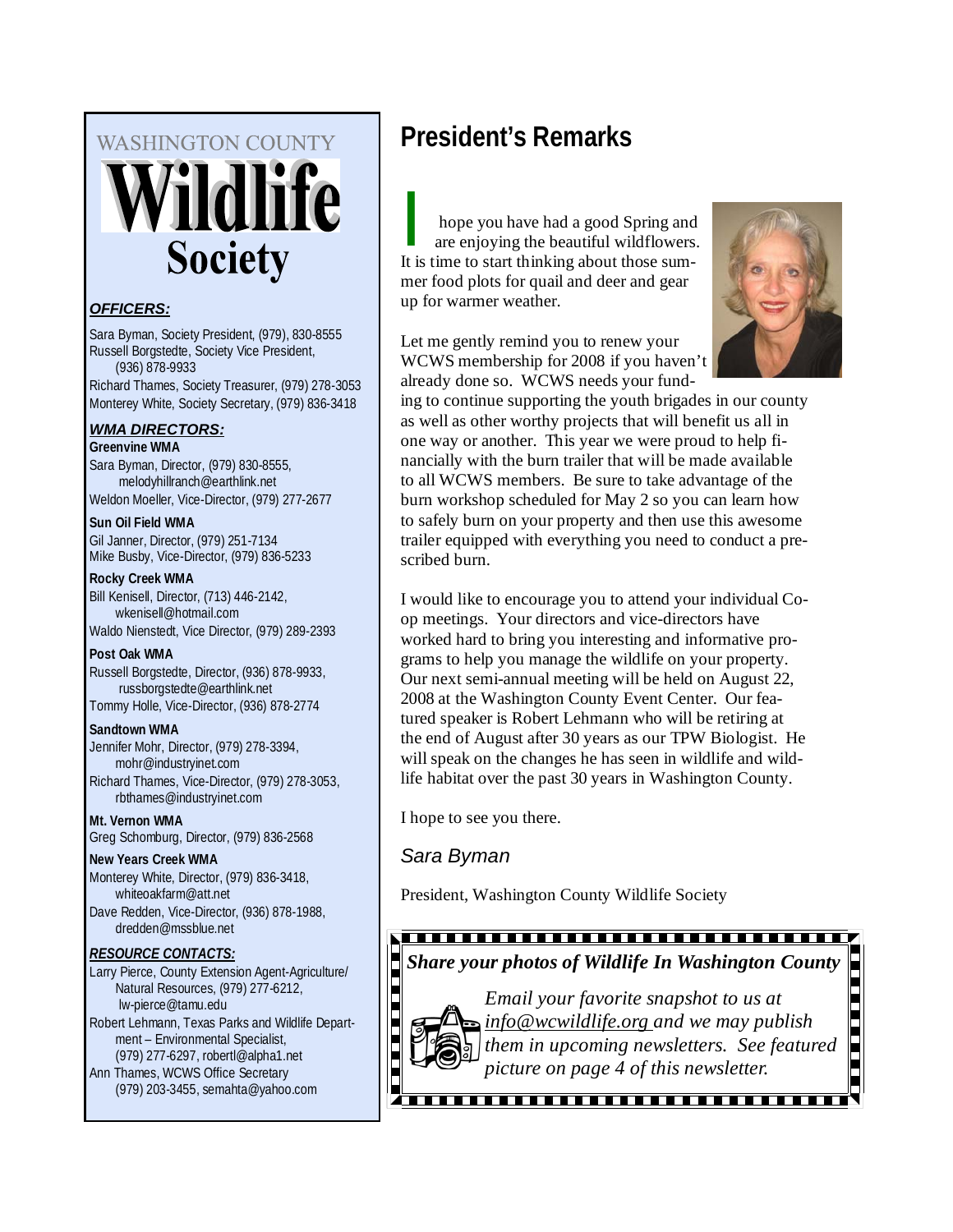### **Prescribed Burning for Wildlife and Ranching**

By Dave Redden, WCWS Vice Director—New Years Creek

ire has always been a part of the Texas landscape. Before European settlers arrived in the 1800s, it was one of the main factors in determining the plant life on our prairies. Fires caused by lighting and native Americans, either accidentally or on purpose, kept the prairies abundant with tall grasses and few trees. Bison herds wandered the plains and thrived on the grasses, but moved on to the greener areas when they had depleted an area. The native Americans followed the bison and lived off them. The system worked well and was self-sustaining. When the European settlers arrived, they were not interested in following wandering bison herds. They wanted their own piece of land and want permanent homes. They wanted their cattle to stay on their place, so they needed fences. The house, fences, and cattle were not compatible with range fires, so fires were suppressed and the culture of fire as a tool to improve the land diminished. For many years, the productivity of the land was measured by the number of cattle it could support. The key to increasing productivity was to find grasses that would respond to fertilizers and apply those fertilizers at the most economical rate. Grasses were introduced from Africa and the Caribbean and other parts of the world. The system worked and we fed the world with beef. In today's economy, fertilizers are increasingly expensive. Water is expensive and may be less available due to climate changes. The overall profitability of ranching is questionable for many who see land as a source of recreation or development potential instead of farming and ranching. Water and air quality are as important issues in today's society as the quality of beef produced.

One tool that was around earlier and is re-gaining popularity is fire. The careful use of planned fire, or "prescribed fire," can improve forage for farm animals, increase production of native grasses that require less water and fertilizer than imported grasses, and can stimulate habitat and food for wildlife. Further, prescribed fires can reduce the risk of wildfires by removing fuel (tall grass and brush) in fields that may be set on fire accidentally with no one there to oversee the fire until emergency personnel arrive. Burning under supervision is safer than burning accidentally. If you think you may have an application for the use of fire in your ranching operation, a group of your neighbors has formed a support group of others who feel the same way and are willing to help you. The group is the South Central Texas Prescribed Burn Co-op. This is currently an informal group of landowners and interested partners who will help each other with tools and expertise in using this technique. The group is working with NRCS and other state organizations to prepare safe burn plans and train its members. You are welcome to join. All that is required is an e-mail address so that you can be informed of upcoming burns and training events.

A special training program will be conducted May 2 at the Bleiblerville VFD. See agenda on the back page of this newsletter. You are welcome to attend this meeting even if you are not interested in being in the Co-op. Please contact Dave Redden at dredden@mssblue.net (or tel.: 979- 218-0493 in Washington) or Jim Hluchan at james. hluchan@tx.usda.gov (tel.: 979-865-3139 in Bellville) if you would like to attend.

### Members in the News

### **TPWD's Private Lands Advisory Board Names New Chairmen**

Dr. Bill Eikenhorst, a native of Brenham and a WCWS member since 2001, will help head the Texas Parks and Wildlife Department's Private Lands Advisory Board. This influential advisory board is charged with advising the Texas Parks and Wildlife Department on matters pertaining to wildlife programs, management, and research of private lands. Eikenhorst has served as an Executive Committee Member, Regional Chairman and Membership Chairman with the Texas Wildlife Association. In addition, he is a Texas Wildlife Association Foundation Trustee and has been a driving force in the Texas Brigades Program, an intensive conservation leadership program for high school students. Advisory Board duties include providing input to TPW Commission Chairman and staff on development and implementation of priorities in management, research, regulations, and habitat improvements. The Board also provides guidance and assistance in education and communications with various constituent groups and individuals interested in private land resources in Texas.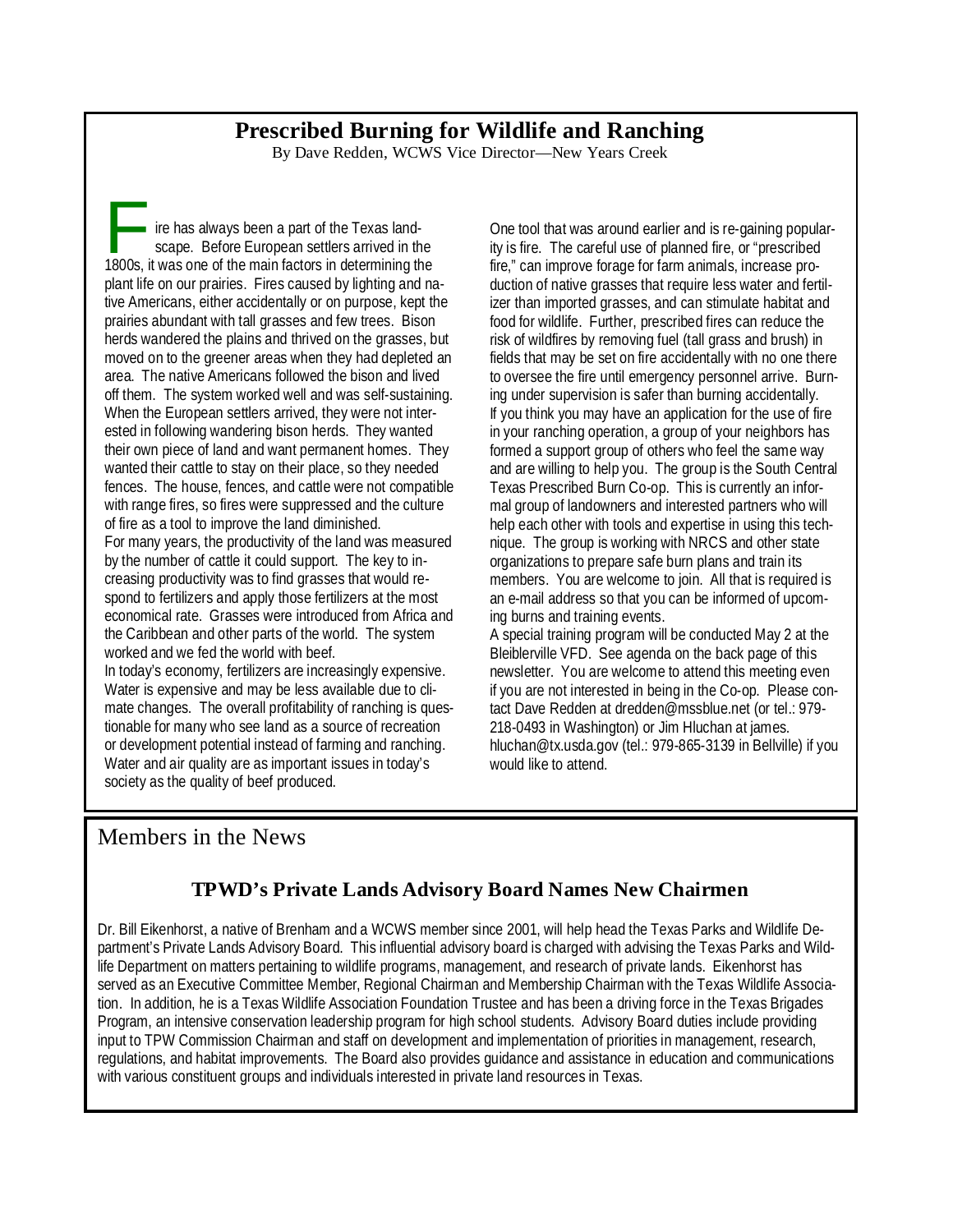### **Quail Surveys to Run in Greenvine Area**

or the second year a roadside Quail Call Count will be conducted in the Greenvine area. Volunteers from the local Texas Master Naturalist group will get out early along three selected routes to listen for Bob-white males calling. The volunteers will be making five minute stops at each mile interval of their 12 mile long route.

Last year volunteers heard a couple of quail at several stops along the way but for the most part not many quail were heard in the area. These surveys are an important part in evaluating the surviving population of quail and to document future efforts to reestablish quail in the Greenvine area. If you hear quail calling in your area please give TPWD Robert Lehmann a call and let him know. (979)277-6292.



### **Check It Out:**

A Wild Quail Habitat Management DVD is available through the Washington County Extension Office. This 30 minute course explains quail and their habitat requirements. It is setup like a teaching tool that has a short quiz at the end to see how much you have learned. Call Robert Lehmann or the extension office to check it out.

### **The Texas Brigades Wildlife Leadership Camps**

The Texas Brigades Education and<br>
Youth Leadership Development Pro-<br>
The Texas Brigades Education and<br>
Youth Leadership Development Program has recently been recognized for outstanding accomplishment in youth development. Dr. Dale Rollins, Extension wildlife specialist at San Angelo, and the Brigades' originator, said the program teaches high school youth about wildlife, fisheries, habitat conservation, and land and water stewardship. Rollins said cadets also practice team-building, communication, and leadership skills to enable them to fulfill their mission of becoming ambassadors for conservation and to ensure a sustained wildlife and fisheries legacy for future generations.

There are six camps in the Brigades program; two Bobwhite Brigades, two Buckskin Brigades, one Bass Brigade and one Feathered Forces. They are held in six different locations across Texas during June and July.

The Brigades have educated more than 1,100 young people over the past 13 years. These youths have conducted educational programs and projects for more than 160,000 people and have earned two national and four state awards for excellence. They have also been featured in many newspaper, magazine and television stories. Six Brigade graduates have earned recognition as "Youth Conservationist of the Year" from the Sportsman Conservationists of Texas.

For more information about the Brigades or to donate, contact Helen Holdsworth, Executive Director, at (800) 839-9453 or (210) 826- 2904 or log on to: www.texasbrigades.org.

"Tell me, I forget" Show me, I remember Involve me, I understand."

~Anonymous